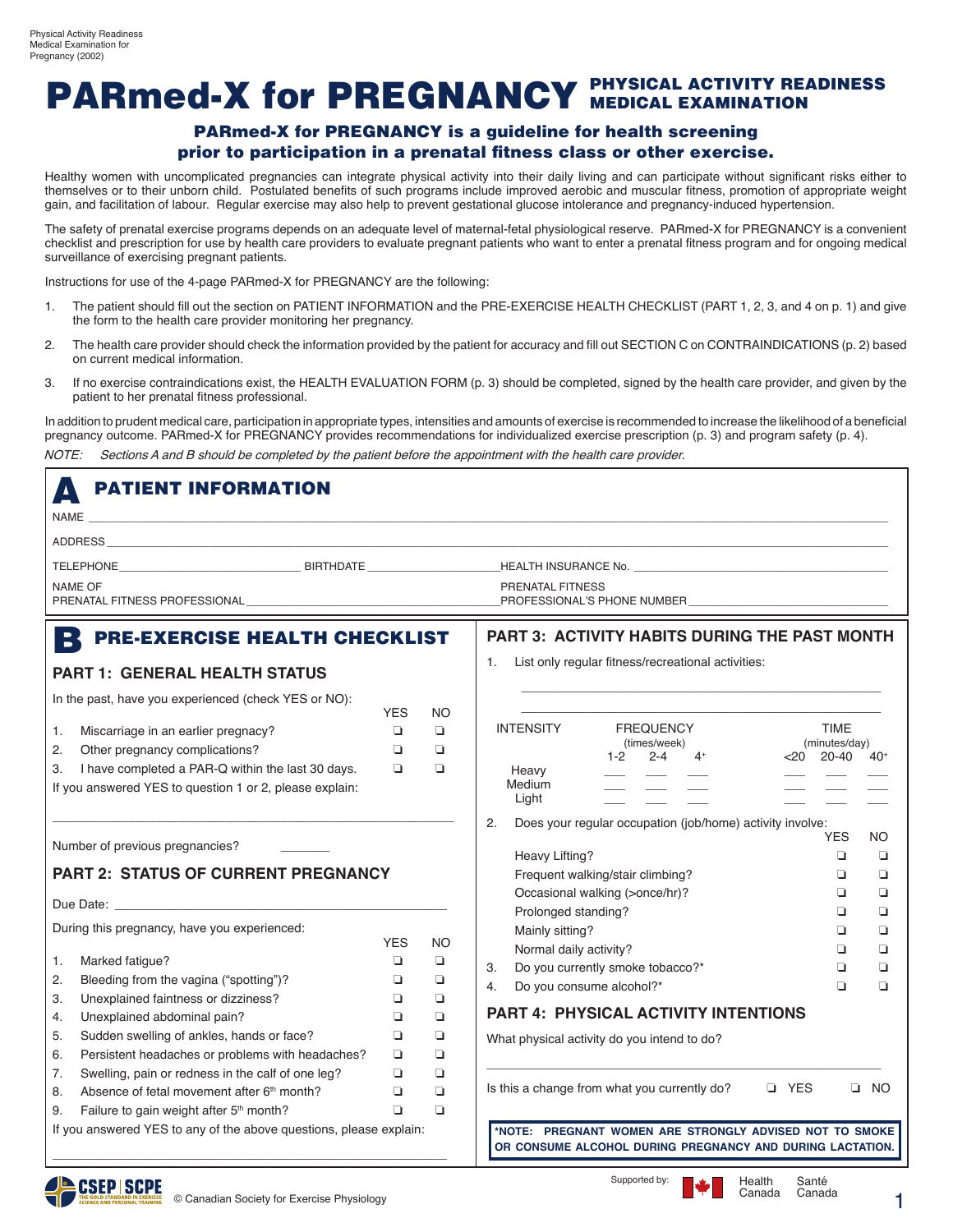# PARmed-X for PREGNANCY PHYSICAL ACTIVITY READINESS

|    | <b>Absolute Contraindications</b>                                                                                                                                                                  |                 |                                                                                                                                                                                                                                                                                                                                                                                       | <b>Relative Contraindications</b>                                                                         |            |     |
|----|----------------------------------------------------------------------------------------------------------------------------------------------------------------------------------------------------|-----------------|---------------------------------------------------------------------------------------------------------------------------------------------------------------------------------------------------------------------------------------------------------------------------------------------------------------------------------------------------------------------------------------|-----------------------------------------------------------------------------------------------------------|------------|-----|
|    | Does the patient have:<br>Ruptured membranes, premature labour?<br>Persistent second or third trimester                                                                                            | <b>YES</b><br>◻ | NO.<br>▫                                                                                                                                                                                                                                                                                                                                                                              | Does the patient have:<br>History of spontaneous abortion or premature labour<br>in previous pregnancies? | <b>YES</b> | NO. |
| 3. | bleeding/placenta previa?<br>Pregnancy-induced hypertension or pre-eclampsia?                                                                                                                      | ◻<br>◻          | ⊔<br>▫                                                                                                                                                                                                                                                                                                                                                                                | Mild/moderate cardiovascular or respiratory disease<br>2.<br>(e.g., chronic hypertension, asthma)?        |            |     |
| 4. | Incompetent cervix?                                                                                                                                                                                | n               | $\Box$                                                                                                                                                                                                                                                                                                                                                                                | Anemia or iron deficiency? ( $Hb < 100$ g/L)?<br>3.                                                       |            | . . |
| 6. | Evidence of intrauterine growth restriction?<br>High-order pregnancy (e.g., triplets)?                                                                                                             | n<br>n          | o<br>n.                                                                                                                                                                                                                                                                                                                                                                               | 4. Malnutrition or eating disorder (anorexia, bulimia)?<br>5. Twin pregnancy after 28th week?             |            |     |
|    | Other significant medical condition?<br>6.<br>Uncontrolled Type I diabetes, hypertension or<br>thyroid disease, other serious cardiovascular,<br>respiratory or systemic disorder?<br><b>NOTE:</b> |                 | Please specify: Network and the set of the set of the set of the set of the set of the set of the set of the set of the set of the set of the set of the set of the set of the set of the set of the set of the set of the set<br>Risk may exceed benefits of regular physical activity. The decision to<br>be physically active or not should be made with qualified medical advice. |                                                                                                           |            |     |
|    | PHYSICAL ACTIVITY RECOMMENDATION:                                                                                                                                                                  |                 | u                                                                                                                                                                                                                                                                                                                                                                                     | Contraindicated<br>Recommended/Approved                                                                   |            |     |

## Prescription for Aerobic Activity

**RATE OF PROGRESSION:** The best time to progress is during the second trimester since risks and discomforts of pregnancy are lowest at that time. Aerobic exercise should be increased gradually during the second trimester from a minimum of 15 minutes per session, 3 times per week (at the appropriate target heart rate or RPE to a maximum of approximately 30 minutes per session, 4 times per week (at the appropriate target heart rate or RPE).

**WARM-UP/COOL-DOWN:** Aerobic activity should be preceded by a brief (10-15 min.) warm-up and followed by a short (10-15 min.) cool-down. Low intensity calesthenics, stretching and relaxation exercises should be included in the warm-up/cool-down.



**PRESCRIPTION/MONITORING OF INTENSITY:** The best way to prescribe and monitor exercise is by combining the heart rate and rating of perceived exertion (RPE) methods.

|                                | <b>TARGET HEART</b><br><b>RATE ZONES</b>                                                   |                      | <b>RATING OF PERCEIVED</b><br><b>EXERTION (RPE)</b>                                                                                                   |
|--------------------------------|--------------------------------------------------------------------------------------------|----------------------|-------------------------------------------------------------------------------------------------------------------------------------------------------|
| shown below<br>appropriate for | The heart rate zones<br>are<br>most<br>pregnant women. Work<br>during the lower end of the | most pregnant women. | Check the accuracy of your heart rate target zone<br>by comparing it to the scale below. A range of<br>about 12-14 (somewhat hard) is appropriate for |
|                                | HR range at the start of a                                                                 | 6                    |                                                                                                                                                       |
|                                | new exercise program and                                                                   | 7                    | Very, very light                                                                                                                                      |
| in late pregnancy.             |                                                                                            | 8                    |                                                                                                                                                       |
|                                | Heart                                                                                      | 9<br>10              | Somewhat light                                                                                                                                        |
| Rate<br>Age                    | Range                                                                                      | 11<br>12             | Fairly light                                                                                                                                          |
| < 20                           | 140-155                                                                                    | 13<br>14             | Somewhat hard                                                                                                                                         |
| $20 - 29$                      | 135-150                                                                                    | 15                   | Hard                                                                                                                                                  |
| 30-39                          | 130-145                                                                                    | 16                   |                                                                                                                                                       |
| $\geq 40$                      | 125-140                                                                                    | 17<br>18             | Very hard                                                                                                                                             |
|                                | cise intensity is excessive                                                                | 19<br>20             | Very, very hard                                                                                                                                       |

"TALK TEST" - A final check to avoid overexertion is to use the "talk test". The exercis if you cannot carry on a verbal conversation while exercising.

The original PARmed-X for PREGNANCY was developed by L.A. Wolfe, Ph.D., Queen's University. The muscular conditioning component was developed by M.F. Mottola, Ph.D., University of Western Ontario. The document has been revised based on advice from an Expert Advisory Committee of the Canadian Society for Exercise Physiology chaired by Dr. N. Gledhill, with additonal input from Drs. Wolfe and Mottola, and Gregory A.L. Davies, M.D.,FRCS(C) Department of Obstetrics and Gynaecology, Queen's University, 2002.

#### **No changes permitted. Translation and reproduction in its entirety is encouraged.**

Disponible en français sous le titre «Examination medicale sur l'aptitude à l'activité physique pour les femmes enceintes (X-AAP pour les femmes enceintes)»

Additional copies of the PARmed-X for PREGNANCY, the PARmed-X and/or the PAR-Q can be downloaded from: http://www.csep.ca/forms For more information contact the**:**

Canadian Society for Exercise Physiology

370 - 18 Louisa St Ottawa, Ontario CANADA K1R 6Y6 tel.: 1-877-651-3755 FAX (613) 234-3565 www.csep.ca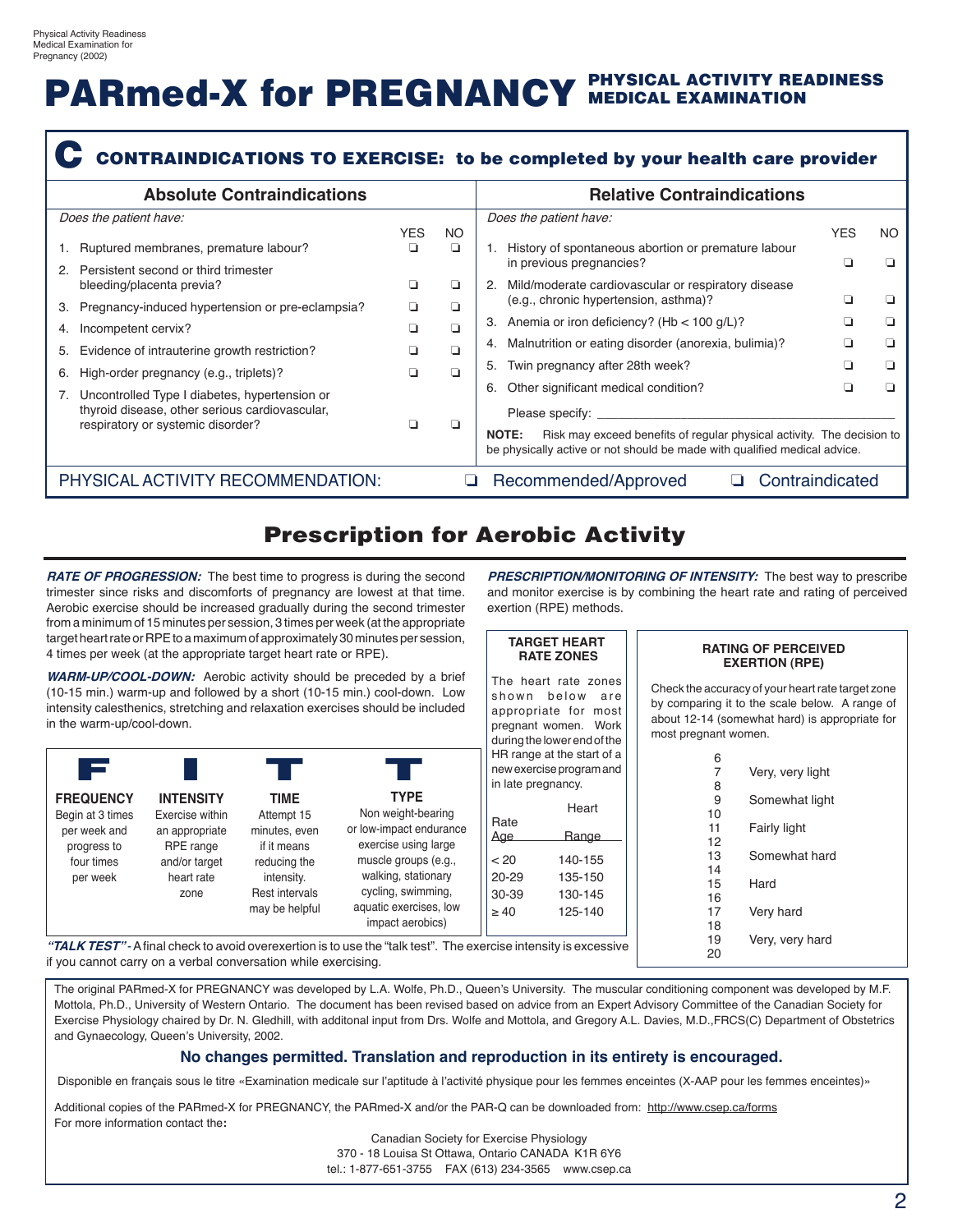# PARmed-X for PREGNANCY PHYSICAL ACTIVITY READINESS

## Prescription for Muscular Conditioning

| It is important to condition all<br>major muscle groups during<br>both prenatal and postnatal                                                                                                                                  |                                                                                                                                                                                                                                                                           |                                                                                            | <b>EXAMPLES OF MUSCULAR STRENGTHENING EXERCISES</b>                                                                                                                                                                   |                                                                                                                                                                                                                                                    |  |  |  |  |
|--------------------------------------------------------------------------------------------------------------------------------------------------------------------------------------------------------------------------------|---------------------------------------------------------------------------------------------------------------------------------------------------------------------------------------------------------------------------------------------------------------------------|--------------------------------------------------------------------------------------------|-----------------------------------------------------------------------------------------------------------------------------------------------------------------------------------------------------------------------|----------------------------------------------------------------------------------------------------------------------------------------------------------------------------------------------------------------------------------------------------|--|--|--|--|
|                                                                                                                                                                                                                                |                                                                                                                                                                                                                                                                           | CATEGORY                                                                                   | <b>PURPOSE</b>                                                                                                                                                                                                        | <b>EXAMPLE</b>                                                                                                                                                                                                                                     |  |  |  |  |
| periods.                                                                                                                                                                                                                       |                                                                                                                                                                                                                                                                           | Upper back                                                                                 | Promotion of good posture                                                                                                                                                                                             | Shoulder shrugs, shoulder blade pinch                                                                                                                                                                                                              |  |  |  |  |
|                                                                                                                                                                                                                                |                                                                                                                                                                                                                                                                           | Lower back                                                                                 | Promotion of good posture                                                                                                                                                                                             | Modified standing opposite leg & arm lifts                                                                                                                                                                                                         |  |  |  |  |
| WARM-UPS & COOL DOWN:<br>Range of Motion: neck, shoul-<br>der girdle, back, arms, hips,                                                                                                                                        |                                                                                                                                                                                                                                                                           | Abdomen                                                                                    | Promotion of good posture,<br>prevent low-back pain, prevent<br>diastasis recti, strengthen muscles of labour                                                                                                         | Abdominal tightening, abdominal<br>curl-ups, head raises lying on side or standing position                                                                                                                                                        |  |  |  |  |
| knees, ankles, etc.<br>Static Stretching: all major                                                                                                                                                                            |                                                                                                                                                                                                                                                                           | Pelvic floor<br>("Kegels")                                                                 | Promotion of good bladder control,<br>prevention of urinary incontinence                                                                                                                                              | "Wave", "elevator"                                                                                                                                                                                                                                 |  |  |  |  |
| muscle groups                                                                                                                                                                                                                  |                                                                                                                                                                                                                                                                           | Upper body                                                                                 | Improve muscular support for breasts                                                                                                                                                                                  | Shoulder rotations, modified push-ups against a wall                                                                                                                                                                                               |  |  |  |  |
| (DO NOT OVER STRETCH!)                                                                                                                                                                                                         |                                                                                                                                                                                                                                                                           | Buttocks,<br>lower limbs                                                                   | Facilitation of weight-bearing, prevention<br>of varicose veins                                                                                                                                                       | Buttocks squeeze, standing leg lifts, heel raises                                                                                                                                                                                                  |  |  |  |  |
|                                                                                                                                                                                                                                |                                                                                                                                                                                                                                                                           |                                                                                            | PRECAUTIONS FOR MUSCULAR CONDITIONING DURING PREGNANCY                                                                                                                                                                |                                                                                                                                                                                                                                                    |  |  |  |  |
| <b>VARIABLE</b>                                                                                                                                                                                                                |                                                                                                                                                                                                                                                                           | <b>EFFECTS OF PREGNANCY</b>                                                                |                                                                                                                                                                                                                       | <b>EXERCISE MODIFICATIONS</b>                                                                                                                                                                                                                      |  |  |  |  |
| <b>Body Position</b>                                                                                                                                                                                                           | • in the supine position (lying on the back), the enlarged uterus<br>may either decrease the flow of blood returning from the lower<br>half of the body as it presses on a major vein (inferior vena cava)<br>or it may decrease flow to a major artery (abdominal aorta) |                                                                                            |                                                                                                                                                                                                                       | past 4 months of gestation, exercises normally done in the<br>supine position should be altered<br>such exercises should be done side lying or standing<br>$\bullet$                                                                               |  |  |  |  |
| Joint Laxity                                                                                                                                                                                                                   |                                                                                                                                                                                                                                                                           | ligaments become relaxed due to increasing hormone levels<br>joints may be prone to injury |                                                                                                                                                                                                                       | avoid rapid changes in direction and bouncing during exercises<br>stretching should be performed with controlled movements                                                                                                                         |  |  |  |  |
| <b>Abdominal Muscles</b>                                                                                                                                                                                                       |                                                                                                                                                                                                                                                                           | during abdominal exercise                                                                  | presence of a rippling (bulging) of connective tissue along the<br>midline of the pregnant abdomen (diastasis recti) may be seen                                                                                      | abdominal exercises are not recommended if diastasis recti<br>develops                                                                                                                                                                             |  |  |  |  |
| Posture                                                                                                                                                                                                                        |                                                                                                                                                                                                                                                                           | the lower back                                                                             | increasing weight of enlarged breasts and uterus may cause a<br>forward shift in the centre of gravity and may increase the arch in<br>this may also cause shoulders to slump forward                                 | emphasis on correct posture and neutral pelvic alignment.<br>Neutral pelvic alignment is found by bending the knees,<br>feet shoulder width apart, and aligning the pelvis between<br>accentuated lordosis and the posterior pelvic tilt position. |  |  |  |  |
| Precautions<br>for<br><b>Resistance Exercise</b>                                                                                                                                                                               |                                                                                                                                                                                                                                                                           | should be avoided                                                                          | emphasis must be placed on continuous breathing throughout exercise<br>exhale on exertion, inhale on relaxation using high repetitions and low weights<br>• avoid exercise in supine position past 4 months gestation | · Valsalva Manoevre (holding breath while working against a resistance) causes a change in blood pressure and therefore                                                                                                                            |  |  |  |  |
|                                                                                                                                                                                                                                |                                                                                                                                                                                                                                                                           |                                                                                            | (to be completed by patient and given to the prenatal fitness professional<br>after obtaining medical clearance to exercise)                                                                                          | <b>PARmed-X for Pregnancy - Health Evaluation Form</b>                                                                                                                                                                                             |  |  |  |  |
|                                                                                                                                                                                                                                |                                                                                                                                                                                                                                                                           |                                                                                            |                                                                                                                                                                                                                       | <b>HEALTH CARE PROVIDER'S COMMENTS:</b>                                                                                                                                                                                                            |  |  |  |  |
|                                                                                                                                                                                                                                |                                                                                                                                                                                                                                                                           |                                                                                            |                                                                                                                                                                                                                       |                                                                                                                                                                                                                                                    |  |  |  |  |
| Address: Analysis and the contract of the contract of the contract of the contract of the contract of the contract of the contract of the contract of the contract of the contract of the contract of the contract of the cont |                                                                                                                                                                                                                                                                           |                                                                                            |                                                                                                                                                                                                                       |                                                                                                                                                                                                                                                    |  |  |  |  |
|                                                                                                                                                                                                                                |                                                                                                                                                                                                                                                                           |                                                                                            |                                                                                                                                                                                                                       |                                                                                                                                                                                                                                                    |  |  |  |  |
|                                                                                                                                                                                                                                |                                                                                                                                                                                                                                                                           |                                                                                            |                                                                                                                                                                                                                       |                                                                                                                                                                                                                                                    |  |  |  |  |